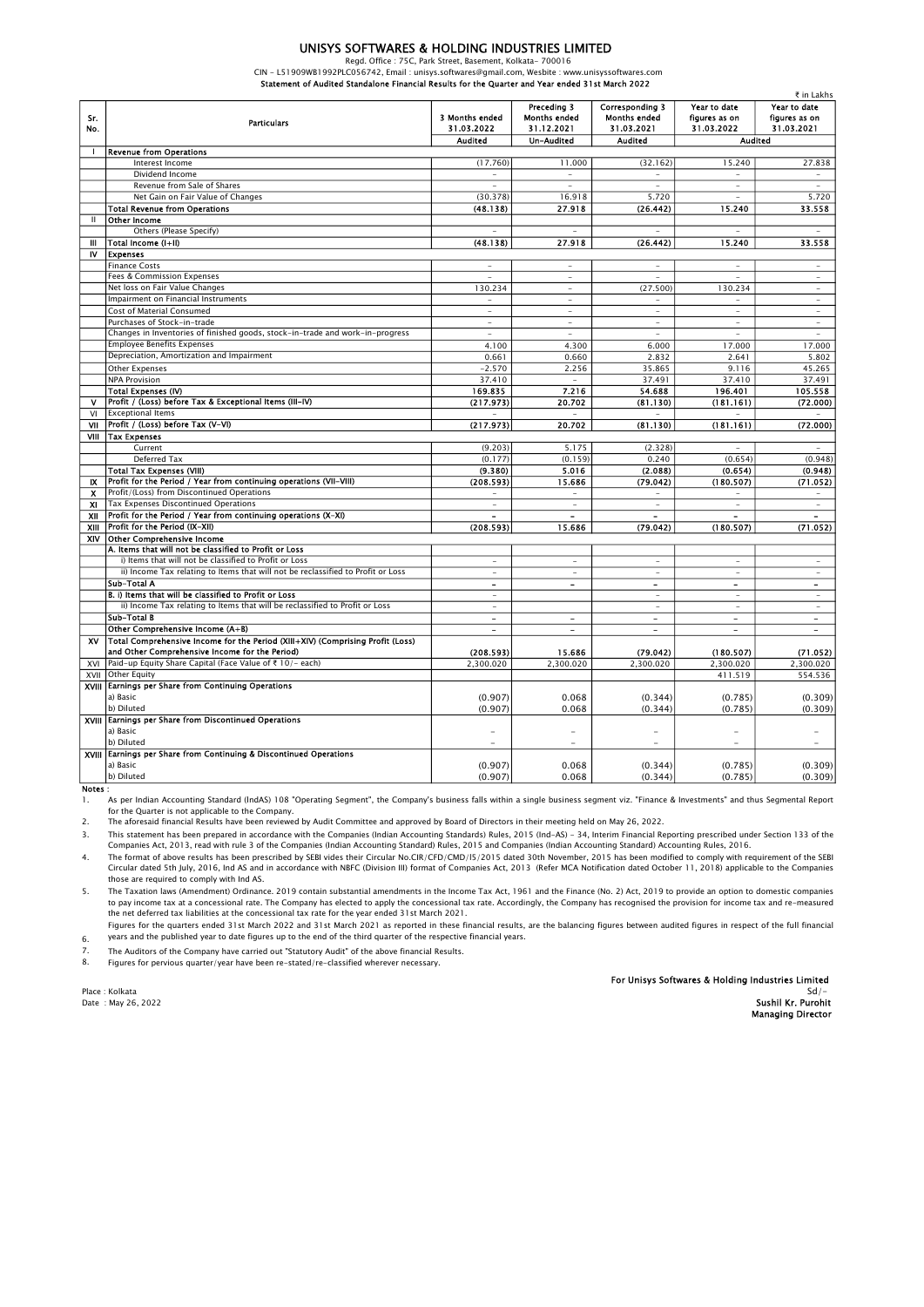# UNISYS SOFTWARES & HOLDING INDUSTRIES LIMITED

## Statement of Cash Flow Annexed to the Balance Sheet as at 31st March, 2022

|                                                        |            | ₹ In Lakh  |
|--------------------------------------------------------|------------|------------|
| <b>Particulars</b>                                     | 31.03.2022 | 31.03.2021 |
| A. Cash Flow from Operating Activities                 |            |            |
| Net Profit before Tax and Extraordinary Items          | (181.161)  | $-71.998$  |
| Adjustments for                                        |            |            |
| <b>Interest Received</b>                               | 15.240     | 27.838     |
| Dividend Received                                      |            |            |
| Depreciation & Amortization Expenses                   | 2.641      | 3.962      |
| Loss/(Profit) on Sale of Assets                        |            |            |
| Loss/(Profit) on Sale of Investments                   |            |            |
| Fair Value Measurement                                 |            |            |
| <b>Operating Profit before Working Capital Changes</b> | (163.280)  | (40.198)   |
| <b>Adjustments for Working Capital Changes</b>         |            |            |
| Decrease / (Increase) Investment                       |            |            |
| Decrease / (Increase) Loan & Advances                  | (11.002)   | 27.896     |
| Decrease / (Increase) trade Receivable                 |            |            |
| Decrease / (Increase) in Inventories                   | 130.234    | (5.723)    |
| Decrease / (Increase) in other Current Assets          | (4.400)    | (1.053)    |
| Increase/(Decrease) in Trade Payables                  | 0.166      | (4.541)    |
| Increase/(Decrease) in Other Financial Liabilities     |            |            |
| Increase/(Decrease) in Non Financial Liabilities       | 25.991     | 11.983     |
| <b>Cash Generated from operations</b>                  | 140.989    | 28.562     |
| Income Tax for the year                                |            | 37.921     |
| Extra-Odinary Items                                    | 37.491     |            |
| <b>Deferred Tax Assets</b>                             | 0.654      |            |
| <b>Net Cash From Operating Activities</b>              | 15.854     | 26.285     |
| <b>B. Cash Flow From Investing Activities</b>          |            |            |
| Decrease / (Increase) in None Current Assets           | 1.900      |            |
| Purchase/sale of Assets                                |            | 3.801      |
| <b>Net Cash from Investing Activities</b>              | 1.900      | 3.801      |
| C. Cash Flow From Financing Activities                 |            |            |
| Adjustments for Interest                               | (15.240)   | (27.838)   |
| Depreciation & Amortization Expenses                   | (2.641)    | (3.962)    |
| Miscellaneous Expenditures                             |            | 1.840      |
| <b>Net Cash used in Financing Activities</b>           | (17.881)   | 1.840      |
| Net Decrease in Cash & Cash Equivalents (A+B+C)        | (0.127)    | 31.927     |
| Opening Balance of Cash & Cash Equivalents             | 5.485      | 5.358      |
| Closing Balance of Cash & Cash Equivalents             | 5.358      | 5.485      |